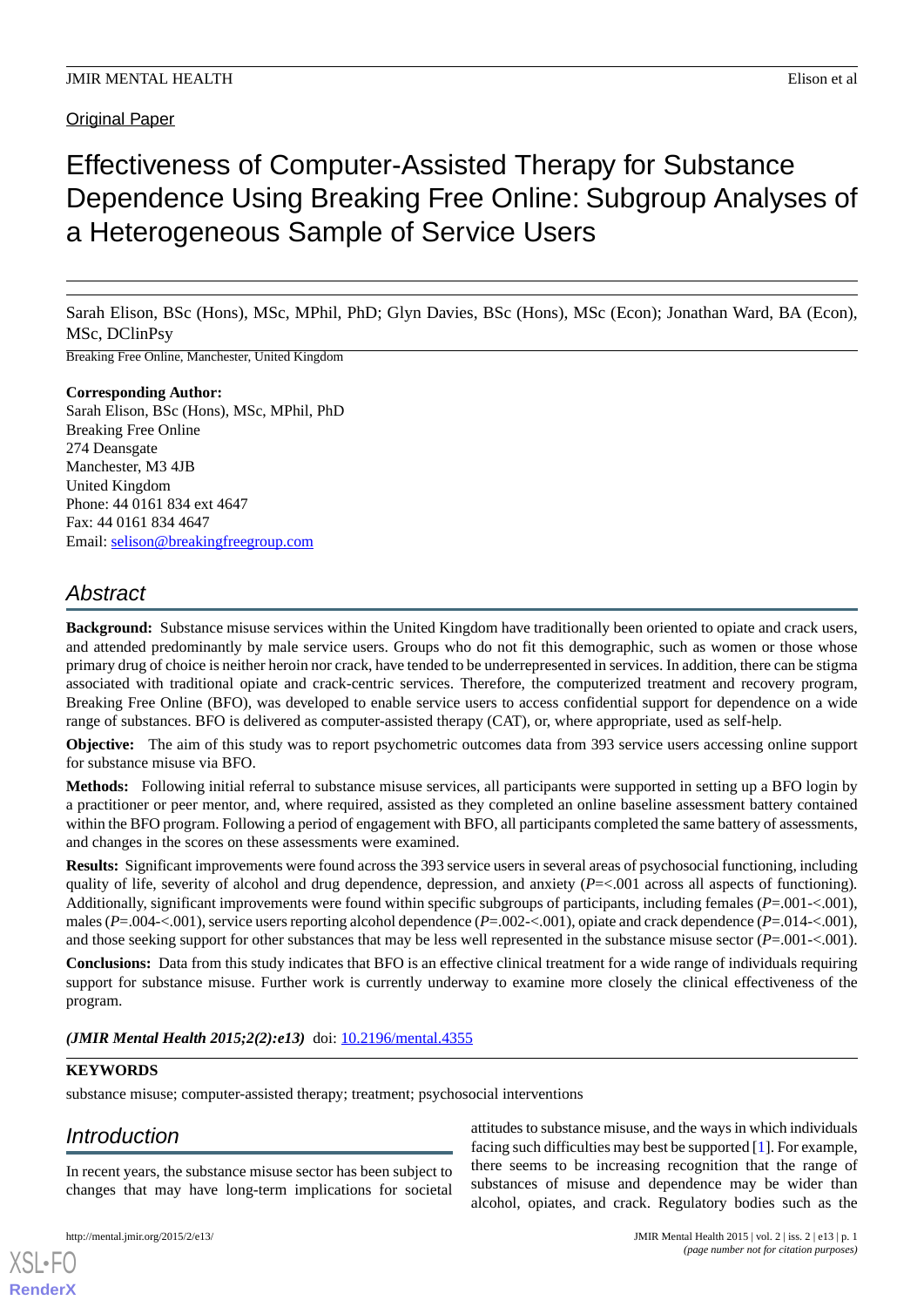National Institute for Health and Care Excellence (NICE) and the National Treatment Agency (NTA) have published guidelines around the treatment of cannabis and stimulants [[2\]](#page-9-1), and prescription and over the counter medication [\[3](#page-9-2)] dependencies. However, substance misuse services have not traditionally been designed for non-opiate or crack-using individuals [[4\]](#page-9-3). Such services have been designed primarily to provide support to opiate and crack-using individuals, who represent the more traditionally identifiable substance dependent groups within society. Although services may have some provisions for non-opiate or crack-using individuals, they continue to be perceived as being oriented towards opiate and crack dependencies [\[5](#page-9-4)].

There is growing interest in the psychosocial issues that drive substance dependence, with dependence now being seen by some as a symptom of underlying mental health issues [[6\]](#page-9-5), relationships [\[7](#page-9-6)], lifestyle [\[8](#page-9-7)], and other social and economic difficulties [[9\]](#page-9-8). Consequently, attitudes appear to be changing regarding the possibility of someone recovering from substance dependence, as previous conceptions of dependence as a chronic relapsing condition are being challenged [\[10](#page-9-9)-[13\]](#page-9-10).

In addition to non-opiate and crack-using individuals, women are another demographic that though may be presenting at services more frequently, albeit still underrepresented. Women may find it particularly difficult to access services, often due to the risks associated with the involvement of social services when dependent children are involved [\[14](#page-9-11)]. Despite this underrepresentation, recent estimates demonstrate that much higher proportions of women may be dependent on substances than come into contact with services [[4\]](#page-9-3). As well, the number of women in the United Kingdom consuming alcohol to hazardous, harmful or dependent levels, and the rate of alcohol-related deaths among women is also increasing [[15,](#page-9-12)[16\]](#page-9-13). One major barrier to such individuals accessing substance misuse services may be the stigma associated with seeking support for substance dependence, especially when such services may still viewed by some as being opiate and crack-centric.

Thus, there appears to be changes in both substance use patterns and the types of groups requiring support from substance misuse services. Therefore, there is a need for evidence-based, clinically effective intervention approaches that are appropriate for addressing a wide variety of forms of substance misuse and dependence, and the mental health and wider psychosocial issues that underpin them.

Although there have been interventions developed to address substance misuse and co-occurring mental health issues [[17\]](#page-9-14), few address mild to moderate mental health difficulties, and instead target more severe mental health issues. Despite being reported in the literature as effective, there are challenges in getting these interventions commissioned within the substance misuse sector and making them available to the general public [[18\]](#page-9-15). However, such intervention approaches may be beneficial as they provide support in such a way that helps to overcome barriers to access due to stigma, especially if individuals requiring support from such services may not necessarily identify themselves as having a mental illness (ie, mild or temporary mental health issues).

One potential solution to these requirements, in terms of reducing barriers to accessing services for individuals with mild to moderate mental health difficulties, is Breaking Free Online (BFO), an online psychosocial intervention that has been developed and commissioned in over 60 local authorities in UK-based substance misuse services [\[19](#page-9-16)-[22\]](#page-9-17).

BFO can be delivered as computer-assisted therapy (CAT), or as self-help, and is designed to support people in their recovery from substance misuse. BFO delivers evidence-based psychosocial intervention strategies that are compliant with NICE guidance around interventions for substance misuse [\[23\]](#page-9-18), offers a range of different multimedia formats, and specifically targets 36 different substances (ie, substitute medications, legal highs, and prescribed medications of abuse).

The BFO program provides access to 22 interactive, evidence-based intervention strategies taken from cognitive-behavioral therapy (CBT) [[24\]](#page-9-19) and mindfulness approaches [[25\]](#page-10-0). Audio and visual technology is used to deliver intervention content that has traditionally been delivered with service users via face to face interactions with a practitioner or paper-based documents. The content of the program was developed through consultation with substance misuse and mental health professionals and service users, and a review of the literature around evidence-based approaches for substance misuse. All intervention content is structured around a six domain model that conceptualizes various aspects of biopsychosocial functioning associated with substance misuse and any comorbid mental health difficulties. The model, the Lifestyle Balance Model (LBM) [[22\]](#page-9-17), was developed by the authors of this study and is based on the commonly used five-factor model used in mental health case formulation [\[26](#page-10-1)[,27](#page-10-2)]. The LBM offers a guided node-link map structure for understanding an individual's substance use and associated difficulties, irrespective of the type of substance difficulty [[28,](#page-10-3)[29\]](#page-10-4). The domains of functioning contained within the LBM are depicted in [Figure 1.](#page-2-0)

An assessment within the program, the Recovery Progression Measure (RPM) [submitted], was developed by the authors of this study to measure functioning in the six LBM domains. The RPM is an online-based series of assessments that can be completed by service users with support from a professional or alone. The assessments are completed at intervals to provide follow-up data. Data from the program are stored on a secure, offsite server, and security protocol conforms to Caldicott guidance [[30\]](#page-10-5), and other relevant data protection and legal requirements. All stored data are also completely confidential and contain no identifiable service user information.

Initial evaluations indicated that the BFO program significantly reduced substance misuse, and improved mental health and quality of life [\[20](#page-9-20),[21\]](#page-9-21). As well, there is evidence to support the modality of the delivery and therapeutic components within the program [\[25](#page-10-0),[31,](#page-10-6)[32](#page-10-7)]. Accessing online interventions, like BFO, may help to overcome barriers such as the shame and stigma sometimes associated with accessing more visible, traditional opiate and crack- centric drug and alcohol services [\[33](#page-10-8)]. It can also ensure that access is both confidential and anonymous.

 $XS$ -FO **[RenderX](http://www.renderx.com/)**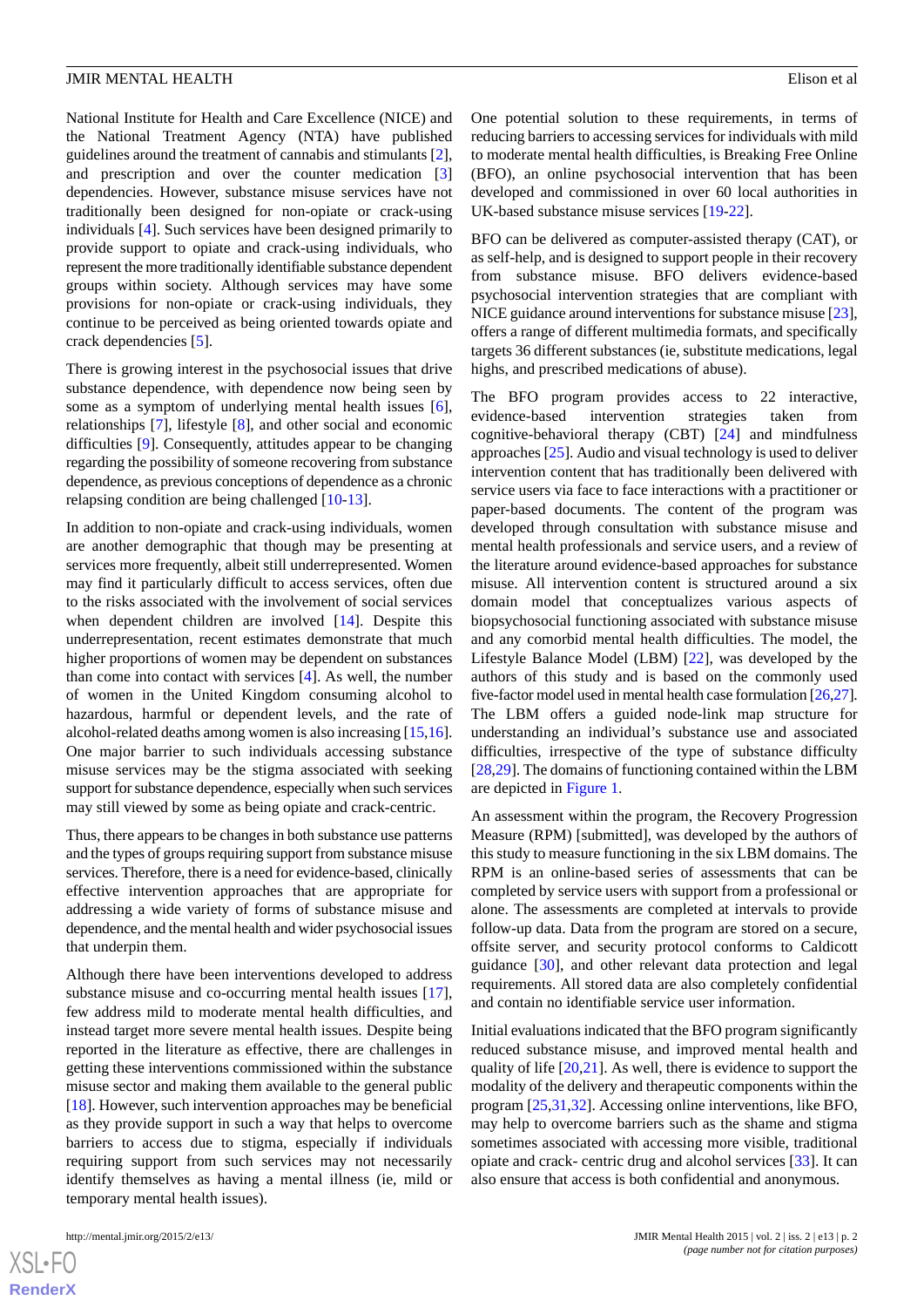This study was an outcomes evaluation of the effectiveness of BFO on a heterogeneous sample of 393 service users accessing support for substance dependence via substance misuse services in the United Kingdom. In addition to assessing the effectiveness of BFO for the group as a whole, subgroup analyses were

<span id="page-2-0"></span>



# *Methods*

#### **Design**

This is a quantitative, repeated-measures, psychometric outcomes study that reports data from 393 service users presenting to drug and alcohol services accessing support for substance dependence via BFO.

#### **Participants**

Participants were from a group of 785 service users accessing an updated version of BFO released in January 2013, who had all completed a baseline assessment, and logged onto the program to access at least one intervention strategy during the period from January-December, 2013. Of this group of 785 service users, 393 completed a follow-up post-intervention assessment providing data to the study, resulting in a response rate of 50.0% (393/785). All participants had either self-referred or been referred into a specialist substance misuse service by a health or social care professional (eg, general practitioner or social worker), or via the criminal justice system (eg, police or

[XSL](http://www.w3.org/Style/XSL)•FO **[RenderX](http://www.renderx.com/)**

probation). All participants were provided free access to BFO from the referring service. Ethical approval was previously granted for using the Breaking Free Online research database containing service user assessment data (application 'Breaking Free Online Research Database'; Research Ethics Committee Reference 12/LO/0076). Participants were not given any incentive to either use the BFO program or provide data for the study.

reported around the effectiveness of previously less represented groups in services, such as women, and service users seeking support for dependence on substances other than opiates and

crack, including alcohol.

A total of 224 (57.0%, 224/393) participants were male, and the mean age was 42.4 years (range 15-73 years, SD 11.3). The group was predominantly White-British/White-Irish (95.9%, 377/393), with the rest being Asian/Asian-British (1.3%, 5/393), Black/Black-British (0.3%, 1/393), mixed-race (2.5%, 10/393), or other unspecified ethnicities (0.3%, 1/393). With respect to the severity of the drug dependence at baseline, of those reporting an illicit substance as their principal substance of dependence, a total of 169 participants (92.9%, 169/182) reached the cut-off for clinically significant drug dependence by scoring ≤3 on the Severity of Dependence Scale (SDS). For those 299 reporting alcohol as being one of their substances of dependence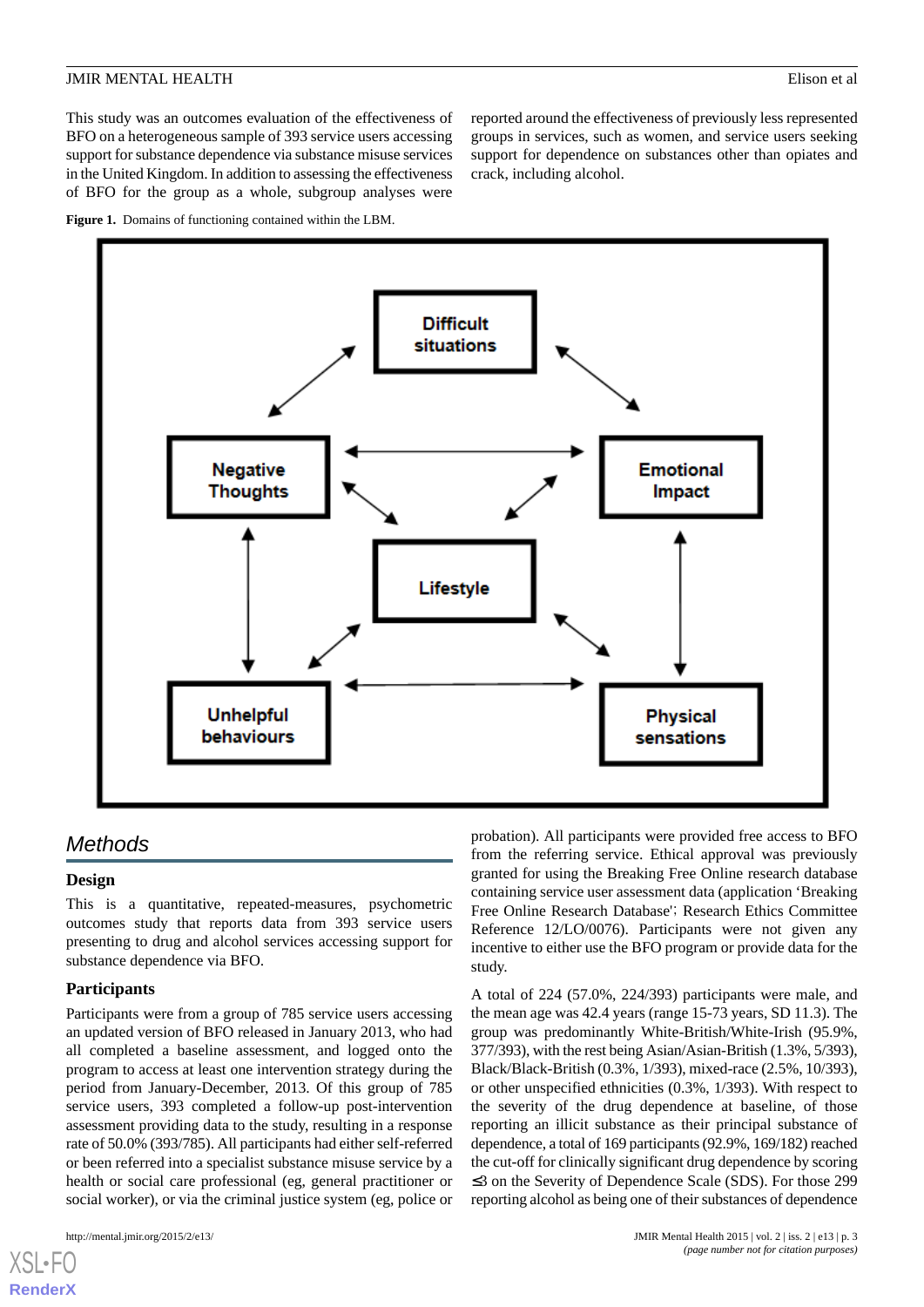(with 89 of these also reporting being dependent on an illicit drug as well as alcohol), 259 participants (86.6%, 259/299) reached cut-off for clinically significant alcohol dependence. A total of 275 participants (70.0%, 275/393) reached clinical cut-off for clinically significant depression by scoring ≤4 on the Patient Health Questionnaire (PHQ), and of those who reported some difficulties with anxiety, 89 (69.0%, 89/129) reached cut-off for clinically significant anxiety by scoring ≤4 on the General Anxiety Disorder (GAD) scale.

prescribed medications, to opiate substitute medications, and synthetic psychoactive substances, however, alcohol was the most common (53.4%, 210/393), followed by heroin (13.2%, 52/393), and cannabis (11.7%, 46/393). In total, approximately a quarter (24.2%, 95/393) cited non-opiate and crack substances (excluding alcohol) as being their main substance of dependence, and just over one fifth (22.4%, 88/393) cited their main substance of dependence being an opiate (including opiate substitutes) or crack. Full details of the substances used by the sample are provided in [Table 1.](#page-3-0)

<span id="page-3-0"></span>A wide range of substances were reported by participating service users as being the main problem substance, from

Table 1. The main substances of dependence (N=19).

| Substance                                   |                | $n$ (%)    |
|---------------------------------------------|----------------|------------|
| <b>Alcohol</b>                              |                | 210 (53.4) |
| Non-opiate (and opiate substitute) or crack |                |            |
|                                             | Amphetamines   | 11(11.0)   |
|                                             | Cannabis       | 46(11.7)   |
|                                             | Cocaine        | 16(4.1)    |
|                                             | Diazepam       | 7(7.0)     |
|                                             | Dihydrocodeine | 2(0.5)     |
|                                             | Etizolam       | 1(0.3)     |
|                                             | <b>GBL</b>     | 1(0.3)     |
|                                             | Ketamine       | 2(0.5)     |
|                                             | Khat           | 2(0.5)     |
|                                             | Mephedrone     | 3(0.8)     |
|                                             | Temazepam      | 1(0.3)     |
|                                             | Tramadol       | 2(0.5)     |
|                                             | Zopiclon       | 1(0.3)     |
|                                             | Total          | 95 (24.2)  |
| Opiate (and opiate substitute) or crack     |                |            |
|                                             | Buprenorphine  | 5(1.3)     |
|                                             | Crack          | 12(3.1)    |
|                                             | Heroin         | 52(1.2)    |
|                                             | Methadone      | 18(4.6)    |
|                                             | Suboxone       | 1(0.3)     |
|                                             | Total          | 88 (22.4)  |

#### **Procedure**

Following initial referral to services, all participants were supported in setting up a BFO login by a practitioner or peer

mentor, and, where required, assisted as they completed an online baseline assessment battery contained within the BFO program. The assessments are shown in [Textbox 1.](#page-4-0)

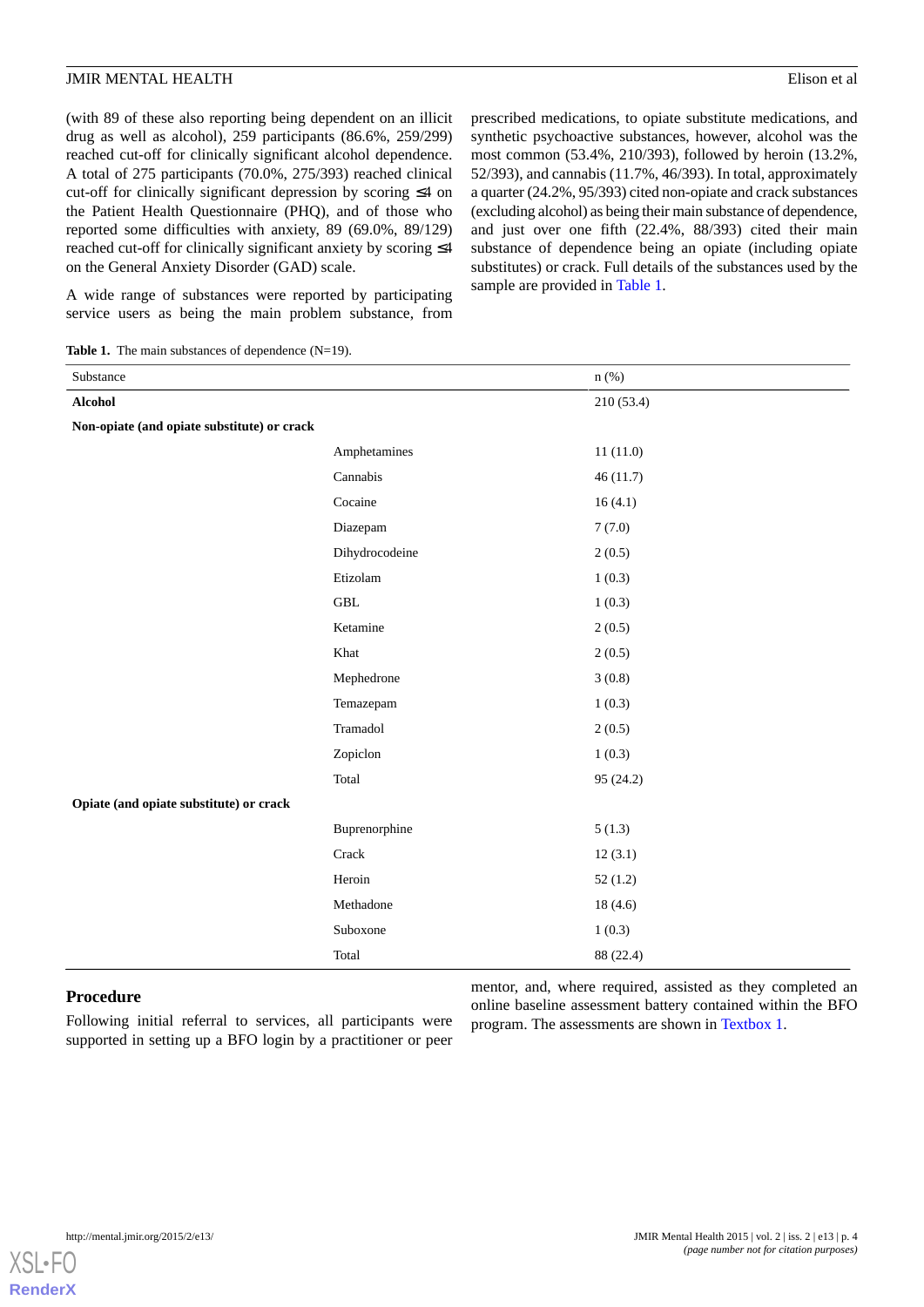<span id="page-4-0"></span>**Textbox 1.** Baseline assessments of the BFO program.

Assessments

- Recovery Progression Measure (RPM) [submitted]
	- A 36-item measure comprising 6 Likert scale items, each with 11 points (ie, 0-10) that determines the impact of difficult situations, negative thoughts, emotions, unhelpful behaviors, physical sensations, and lifestyle on substance use.
	- Contains 30 dichotomous 'yes/no' response items that measure the presence or absence of specific psychosocial issues within each of the 6 Likert scale items.
- World Health Organization Quality of Life Measure (WHOQOL-BREF) [[34](#page-10-9)]
	- A total of 5 items (1, 2, 17, 18, and 20) from the WHOQOL-BREF were selected for measuring general quality of life.
- Patient Health Questionnaire (PHQ-9) [\[35\]](#page-10-10)
	- A 9-item scale that measures the levels of depression, and also contains validated clinical norms.
- General Anxiety Disorder Scale (GAD-7) [[36](#page-10-11)]
	- A 7-item scale that measures the levels of anxiety, and also contains validated clinical norms.
- Severity of Dependence Scale (SDS) [[37](#page-10-12)]
	- A 5-item scale that measures the severity of alcohol dependence.

The RPM was specifically developed by the authors of this study as a tool to measure the degree of 'recovery progression' an individual achieves in each domain. The internal reliability of the RPM measure was excellent (alpha>.70), with item-total correlations revealing moderate to excellent reliability of individual items. As well, the convergent validity was excellent, with the RPM measure correlating significantly with scores on standardized psychometric measures of related constructs, such as the SDS [\[37](#page-10-12)], PHQ [[35\]](#page-10-10), and GAD [[36\]](#page-10-11). Exploratory factor analyses (EFA) revealed the RPM contained an underlying factor structure consisting of eight components.

Upon completion of the baseline assessment, individuals were provided with full access to BFO. Most individuals accessed BFO both within services with support from a practitioner or peer mentor, and at home or in community settings with internet access, such as local libraries. Time periods of engagement with the program varied, reflecting the program's ability to be tailored to the needs of the individual; some participants engaged for longer periods than others, depending on their perception of need. The amount of engagement with BFO depended on the individual's perception of how much they felt they needed to use the program in order to address the specific type and severity of difficulties they were experiencing. At the end of each individual's period of engagement with the program, the same battery of assessments was completed online.

#### **Analysis**

As data were not normally distributed, non-parametric Wilcoxon signed-ranks tests were conducted to examine the changes in psychometric scores from baseline to post-intervention follow up. Effect sizes were also calculated for these, and multiple linear regressions were conducted to examine the association between the time in weeks and changes in psychometric scores.

# *Results*

Engagement with the BFO program varied by the period of weeks, the total amount of time spent online, and the number of intervention strategies accessed. The mean engagement period was 4.6 weeks (range from 1-12 weeks, SD 3.4), the mean time spent online was 4.7 hours (range 18 minutes-109 hours, SD 7.8), and the mean number of strategies accessed was 6.8 (range 1-12, SD 3.7).

As Shapiro-Wilk tests revealed data to be non-normally distributed (*P*<.05), non-parametric Wilcoxon signed-ranks tests were run to examine possible changes in psychometric scores from baseline to follow-up. Analyses revealed that a number of statistically significant changes were identified both in terms of psychometric scores, and that these were evident in each of the subgroups included in the study. In addition to exploring changes in scores from baseline to post-intervention follow-up, effect sizes were calculated in order to examine the strength of any identified changes in scores. Linear regressions were run to ascertain whether changes in scores were a function of time elapsed in weeks between baseline and follow-up assessments. Outcomes for each of the following groups are reported in [Table 2](#page-5-0).

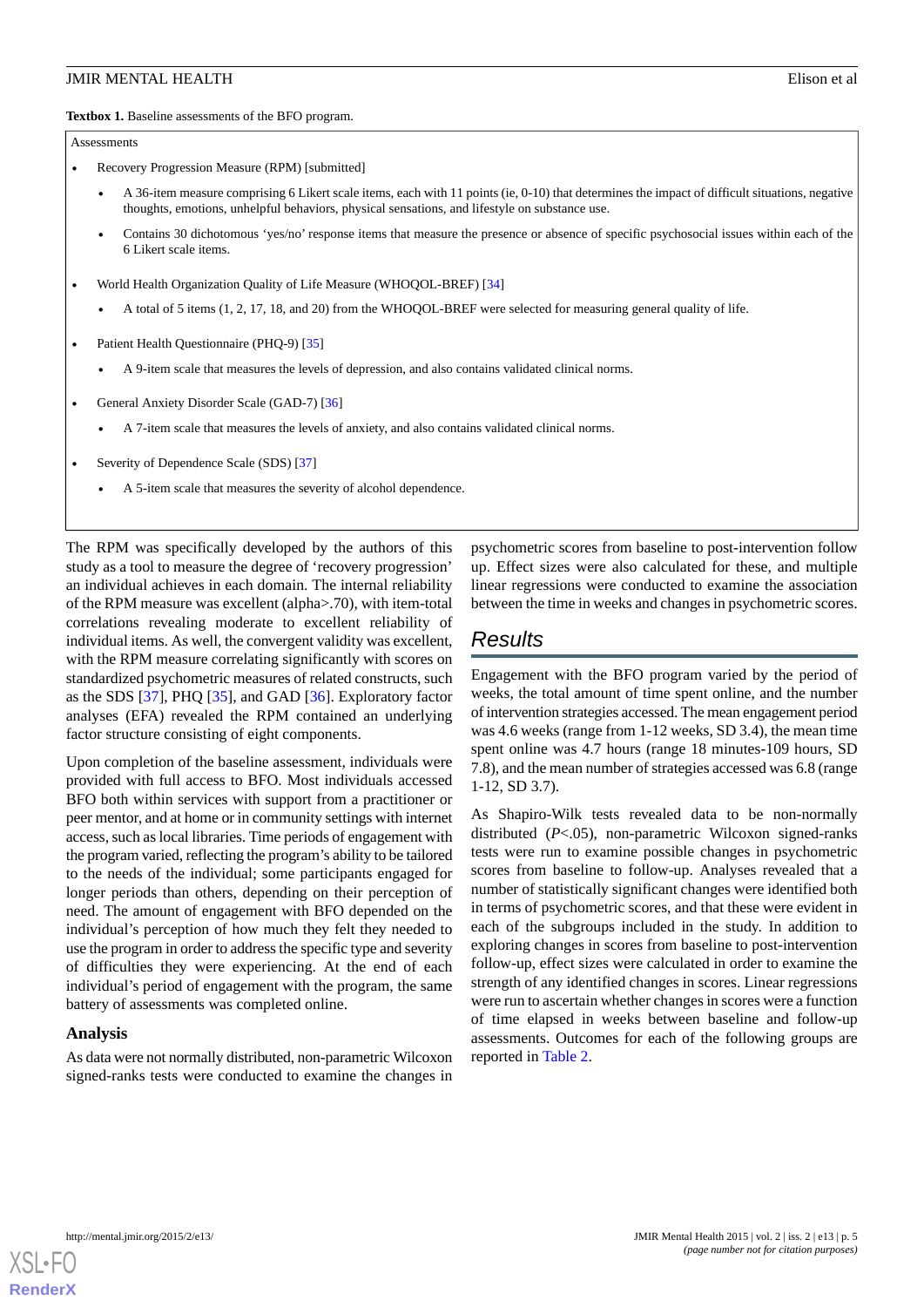<span id="page-5-0"></span>Table 2. Psychometric outcomes from baseline to post-treatment follow-up (N=393).

| Category                   |                            | Changes in psychometric scores |                         |          |           | Linear regression <sup>a</sup> |                  |        |           |
|----------------------------|----------------------------|--------------------------------|-------------------------|----------|-----------|--------------------------------|------------------|--------|-----------|
|                            |                            | Baseline,<br>mean(SD)          | Follow-up, mean<br>(SD) | z score  | $P$ value | Effect<br>size, $r$            | $\boldsymbol{R}$ | $R^2$  | $P$ value |
| All data, n=393            |                            |                                |                         |          |           |                                |                  |        |           |
|                            | Quality of life $8.9(4.5)$ |                                | 11.0(4.5)               | 8.417    | < .001    | 0.43                           | .065             | .004   | .198      |
|                            | <b>RPM</b>                 | 38.2 (14.2)                    | 32.7(15.7)              | $-6.864$ | < 0.001   | 0.35                           | .023             | .001   | .654      |
|                            | SDS-alcohol                | 8.5(4.5)                       | 5.4(4.2)                | $-9.963$ | < .001    | 0.58                           | .042             | .002   | .474      |
|                            | SDS-drugs                  | 8.4(3.3)                       | 5.6(4.1)                | $-7.258$ | < .001    | 0.55                           | .081             | .007   | .285      |
|                            | PHQ                        | 8.4(5.8)                       | 6.1(5.5)                | $-6.380$ | $< 001$   | 0.59                           | .129             | .017   | .168      |
|                            | GAD                        | 9.6(6.5)                       | 5.7(6.0)                | $-4.400$ | < 0.001   | 0.69                           | .162             | .026   | .311      |
| Females, n=169             |                            |                                |                         |          |           |                                |                  |        |           |
|                            | Quality of life $8.6(4.3)$ |                                | 10.4(4.3)               | 4.590    | < .001    | 0.35                           | .098             | .010   | .206      |
|                            | <b>RPM</b>                 | 38.9 (13.4)                    | 34.3(14.5)              | $-3.741$ | < .001    | 0.29                           | .114             | .013   | .144      |
|                            | SDS-alcohol                | 8.7(4.5)                       | 5.6(3.9)                | $-6.968$ | < 0.001   | 0.61                           | .003             | .001   | .969      |
|                            | SDS-drugs                  | 8.8(4.0)                       | 6.4(3.7)                | $-3.994$ | < .001    | 0.47                           | .127             | .016   | .288      |
|                            | PHQ                        | 8.4(5.3)                       | 5.6(4.5)                | $-4.673$ | < .001    | 0.68                           | .098             | .010   | .206      |
|                            | GAD                        | 8.9(6.4)                       | 4.8(3.3)                | $-3.419$ | .001      | 0.85                           | .114             | .013   | .144      |
| Males, $n=223$             |                            |                                |                         |          |           |                                |                  |        |           |
|                            | Quality of life 9.0 (4.67) |                                | 11.4(4.5)               | 7.119    | $< 001$   | 0.48                           | .057             | .003   | .401      |
|                            | <b>RPM</b>                 | 37.6 (14.8)                    | 31.5(16.5)              | $-5.851$ | < 0.001   | 0.40                           | .109             | .012   | .114      |
|                            | SDS-alcohol                | 8.3(4.6)                       | 5.3(4.4)                | $-7.148$ | < 0.001   | 0.55                           | .068             | .005   | .384      |
|                            | SDS-drugs                  | 8.2(3.9)                       | 5.0(4.2)                | $-6.014$ | < .001    | 0.60                           | .041             | .002   | .679      |
|                            | PHQ                        | 8.5(6.1)                       | 6.5(6.1)                | $-4.501$ | < .001    | 0.54                           | .089             | .008   | .468      |
|                            | GAD                        | 10.1(6.5)                      | 6.2(7.3)                | $-2.900$ | .004      | 0.58                           | .180             | .032   | .389      |
| Alcohol, n=210             |                            |                                |                         |          |           |                                |                  |        |           |
|                            | Quality of life $8.9(4.3)$ |                                | 10.4(4.3)               | 4.851    | < .001    | 0.34                           | .030             | .001   | .670      |
|                            | <b>RPM</b>                 | 38.1 (13.8)                    | 34.6 (14.7)             | $-3.741$ | < .001    | 0.26                           | .025             | .001   | .728      |
|                            | SDS-alcohol                | 8.4(4.6)                       | 5.8(4.3)                | $-7.064$ | $< 0.01$  | $0.56\,$                       | .067             | $.005$ | .397      |
|                            | SDS-drugs                  | 8.4(4.0)                       | 5.5(1.1)                | $-5.155$ | $< 001$   | 0.53                           | .104             | .011   | .313      |
|                            | PHQ                        | 6.6(3.5)                       | 5.2(3.7)                | $-3.153$ | .002      | $0.48\,$                       | .220             | .048   | .157      |
|                            | ${\rm GAD}$                |                                |                         |          |           |                                |                  |        |           |
| Non-opiate and crack, n=95 |                            |                                |                         |          |           |                                |                  |        |           |
|                            | Quality of life            | 8.3(4.6)                       | 11.4(4.7)               | 5.778    | $< 001$   | 0.59                           | .196             | .039   | .056      |
|                            | RPM                        | 39.6 (14.7)                    | 31.8(15.7)              | $-4.846$ | < 0.001   | 0.50                           | .041             | .002   | .693      |
|                            | SDS-alcohol                | 9.1(4.3)                       | 5.5(3.9)                | $-5.585$ | < .001    | 0.62                           | .081             | .007   | .474      |
|                            | SDS-drugs                  | 8.3(3.6)                       | 5.3(3.8)                | $-3.223$ | $.001$    | 0.62                           | .206             | .042   | .302      |
|                            | PHQ                        | 10.9(6.9)                      | 7.2(6.8)                | $-4.819$ | < 0.001   | 0.70                           | .146             | .021   | .326      |
|                            | GAD                        | 10.0(6.3)                      | 6.2(6.3)                | $-3.669$ | < 0.001   | 0.71                           | .080             | .006   | .693      |
| Opiate and crack, n=88     |                            |                                |                         |          |           |                                |                  |        |           |
|                            | Quality of life            | 9.7(4.8)                       | 11.8(4.5)               | 4.291    | $< 001$   | 0.46                           | .011             | $.001$ | .922      |
|                            | <b>RPM</b>                 | 36.8 (14.7)                    | 29.3 (17.4)             | $-3.462$ | .001      | $0.38\,$                       | .005             | $.001$ | .965      |
|                            | SDS-alcohol                | 7.7(4.8)                       | 4.4(4.3)                | $-4.173$ | < .001    | 0.57                           | .135             | .018   | .322      |
|                            | SDS-drugs                  | 8.5(4.0)                       | 5.8(4.2)                | $-4.053$ | < 0.001   | 0.56                           | .059             | .004   | .677      |

[XSL](http://www.w3.org/Style/XSL)•FO **[RenderX](http://www.renderx.com/)**

http://mental.jmir.org/2015/2/e13/ JMIR Mental Health 2015 | vol. 2 | iss. 2 | e13 | p. 6 *(page number not for citation purposes)*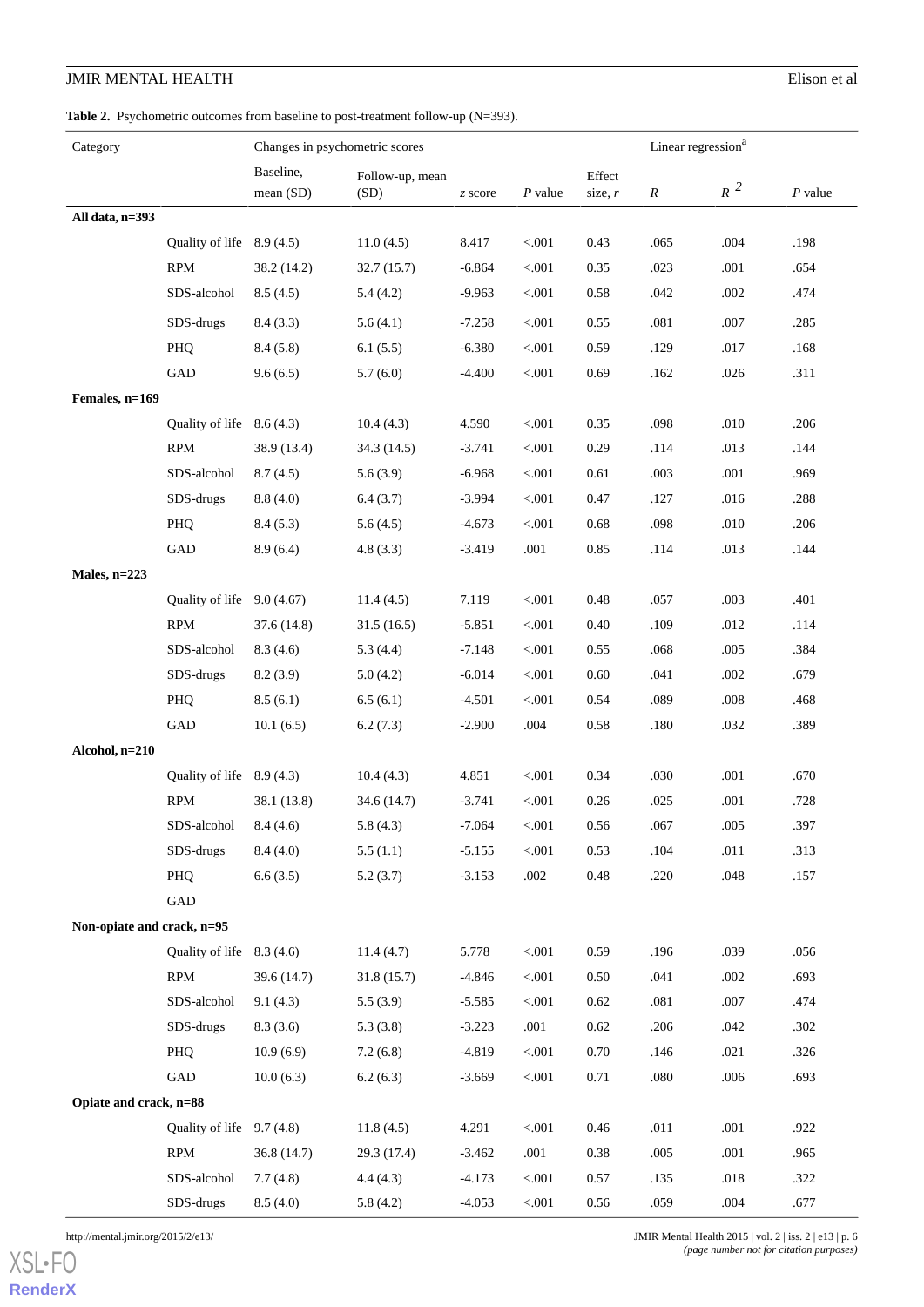| Category |            | Changes in psychometric scores |                         |          |         | Linear regression <sup>a</sup> |      |       |           |
|----------|------------|--------------------------------|-------------------------|----------|---------|--------------------------------|------|-------|-----------|
|          |            | Baseline,<br>mean $(SD)$       | Follow-up, mean<br>(SD) | z score  | P value | Effect<br>size, $r$            | R    | $R^2$ | $P$ value |
|          | <b>PHQ</b> | 10.3(7.2)                      | 5.7(5.2)                | $-2.861$ | .004    | 0.56                           | .034 | .001  | .869      |
|          | GAD        | 9.2(6.6)                       | 4.7(5.4)                | $-2.450$ | .014    | 0.65                           | .280 | .079  | .332      |

<sup>a</sup>Changes in scores with time in weeks

#### **The Whole Sample**

A significant increase in quality of life was found, along with significant decreases in both alcohol and drug dependence, depression, anxiety, and other areas of psychosocial impairment, as measured by the RPM (all *P*<.001). Proportions of all participant's reaching cut-off scores decreased, including for; clinically significant drug dependence (92.9%-76.6%), alcohol dependence (86.6%-71.4%), depression (70.2%-50.0%), and anxiety (69.0%-46.3%). Effect sizes were large for drug dependence  $(r=0.55)$ , depression  $(r=0.59)$ , and anxiety  $(r=0.69)$ , while medium effect sizes were found for quality of life (*r*=0.43) and RPM scores  $(r=0.35)$ . Linear regressions revealed that time elapsed between baseline and follow-up assessment was not predictive of changes in scores.

#### **Females**

A significant increase in quality of life was found for females, along with significant decreases in both alcohol and drug dependence, depression, and other areas of psychosocial impairment measured by the RPM (all *P*<.001). A significant decrease in anxiety (*P*=.001) was also observed. Proportions of female's reaching cut-off scores decreased, including for; clinically significant alcohol dependence (85.4%-76.7%), drug dependence (93.3%-87.5%), depression (72.8%-53.2%), and anxiety (64.7%-50.0%). The effect size was very large for anxiety  $(r=0.85)$ , large for alcohol dependence  $(r=0.61)$  and depression  $(r=0.68)$ , medium for quality of life  $(r=0.35)$  and drug dependence (*r*=0.47), and small for RPM scores (*r*=0.29). Linear regressions revealed that time elapsed between baseline and follow-up assessment was not predictive of changes in scores.

#### **Males**

A significant increase in quality of life was found for males, along with significant decreases in both alcohol and drug dependence, depression, and other areas of psychosocial impairment measured by the RPM (all *P*<.001). A significant decrease was also found in anxiety (*P*=.004). Proportions of male's reaching cut-off scores decreased, including for; clinically significant alcohol dependence (87.6%-67.3%), drug dependence (92.5% to 68.9%), depression (68.2%-47.8%), and anxiety (71.8%-44.0%). Large effect sizes were found for alcohol (*r*=0.55), drug dependence (*r*=0.60), depression (*r*=0.54), and anxiety  $(r=0.58)$ , and medium for quality of life  $(r=0.48)$ and RPM scores (*r*=0.40). Linear regressions revealed that time elapsed between baseline and follow-up assessment was not predictive of changes in scores.

#### **Alcohol as the Main Substance of Misuse**

A significant increase in quality of life was found for service users citing alcohol as their main substance of misuse, along with significant decreases in both alcohol and drug dependence, and other areas of psychosocial impairment measured by the RPM (all *P*<.001). A significant decrease was observed in depression (*P*=.002), however, no data were available for this subgroup for anxiety. Proportions of alcohol misusers reaching cut-off scores decreased, including for; clinically significant alcohol dependence (85.8%-72.0%), drug dependence (92.9%-74.0%), and depression (65.0%-48.8%). Large effect sizes were found for alcohol (*r*=0.56) and drug dependence  $(r=0.53)$ , medium for quality of life  $(r=0.34)$  and depression (*r*=0.44), and small for RPM scores (*r*=0.26). Linear regressions revealed that time elapsed between baseline and follow-up assessment was not predictive of changes in scores.

#### **Non-Opiate and Crack Users**

A significant increase in quality of life was found for non-opiate and crack users, along with significant decreases in RPM scores, alcohol dependence, depression, and other areas of psychosocial impairment measured by the RPM (all *P*<.001). A significant decrease in drug dependence (*P*=.001) was also found. Proportions of non-opiate and crack users' reaching cut-off scores decreased, including for; clinically significant alcohol dependence (87.5%-77.5%), drug dependence (96.4%-88.9%), depression (78.9%-51.0%), and for anxiety (70.8%-48.1%). Large effect sizes were found for quality of life (*r*=0.59), RPM scores ( $r=0.50$ ), alcohol ( $r=0.62$ ), and drug dependence ( $r=0.62$ ), and very large effect sizes for depression (*r*=0.70) and anxiety (*r*=0.71). Linear regressions revealed that time elapsed between baseline and follow-up assessment was not predictive of changes in scores.

#### **Opiate and Crack Users**

A significant increase in quality of life was found for opiate (and opiate substitute medications) and crack users, along with significant decreases in alcohol and drug dependence (all *P*<.001), RPM scores (*P*=.001), depression (*P*=.004), and anxiety (*P*=.014). Proportions of opiate and crack users reaching cut-off scores decreased, including for; clinically significant alcohol dependence (87.7%-57.1%), drug dependence (91.1%-75.0%), depression (72.7%-50.0%), and anxiety (67.2%-42.9%). Large effect sizes were found for alcohol  $(r=0.57)$ , drug dependence  $(r=0.56)$ , depression  $(r=0.56)$ , and anxiety  $(r=0.65)$ , and medium effect sizes for quality of life (*r*=0.46) and RPM (*r*=0.38). Linear regressions revealed that time elapsed between baseline and follow-up assessment was not predictive of changes in scores.



**[RenderX](http://www.renderx.com/)**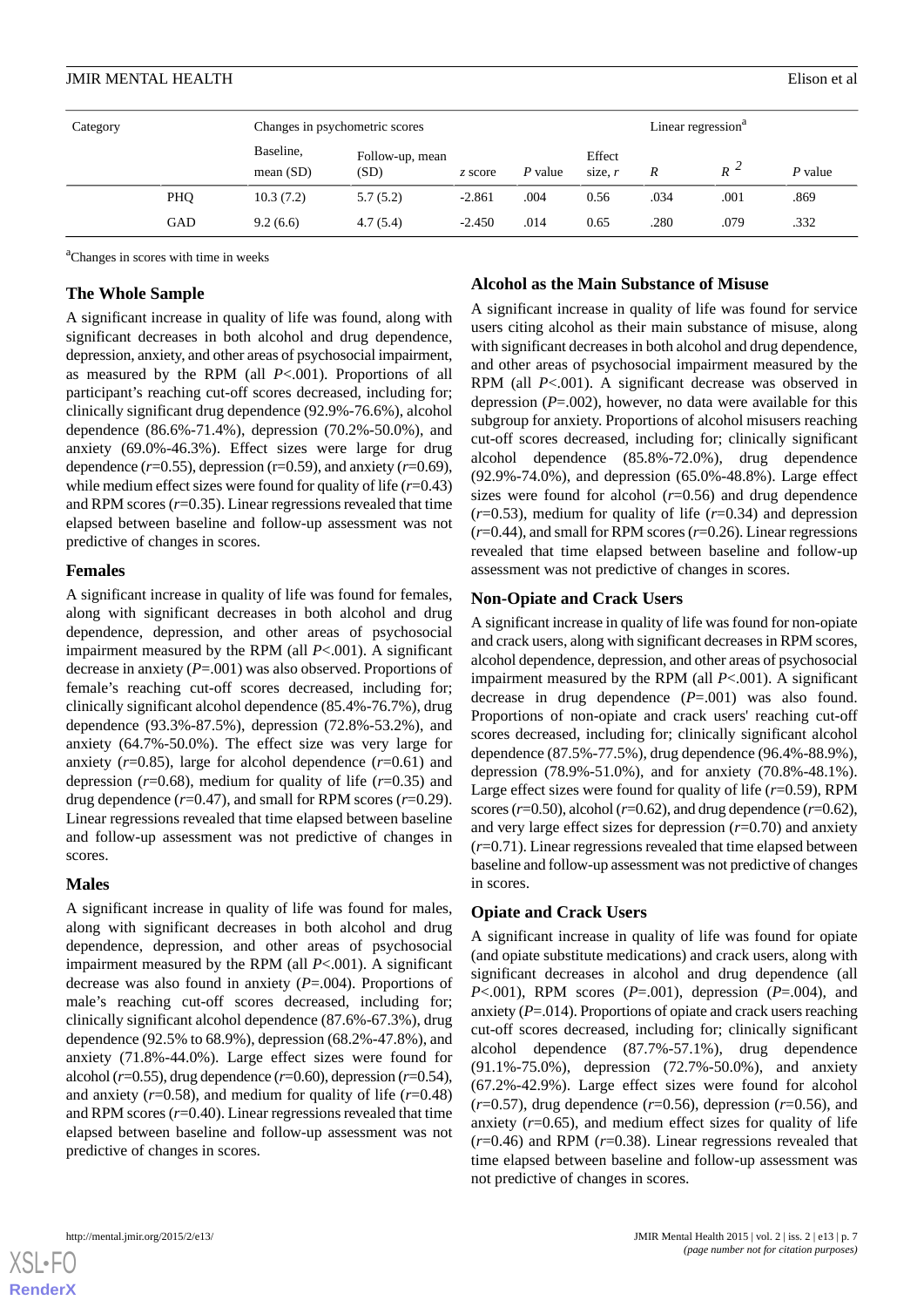## *Discussion*

#### **Principal Findings**

This study sought to explore clinical outcomes in a heterogeneous group of service users accessing Breaking Free Online (BFO), an online CAT program for substance misuse. Due to the heterogeneous nature of the sample, in addition to looking at changes in the sample as a whole, subgroup analyses were also conducted to ascertain whether specific groups of service users benefited from using the program.

When the sample as a whole was included in the analyses, significant improvements in all aspects of psychosocial functioning were identified, and relatively robust effect sizes were found. Similar findings were obtained in all subgroups including females, males, service users reporting their primary problem substance as being alcohol, non-opiate and crack users, and opiate (and opiate substitute medications) users. Improvements were also seen in the severity of dependence on alcohol and drugs, reductions in depression and anxiety, improvements in quality of life, and reductions in the six domains of biopsychosocial functioning measured by the Recovery Progression Measure (RPM). The findings related to RPM outcomes are not surprising given the BFO program contains evidence-based techniques specifically included because they support improvements in functioning in the domains measured by the RPM. It is possible that the improvements in substance dependence severity, mental health, and quality of life reported could result from these improvements in biopsychosocial functioning, and also contribute to improvements in the domains of biopsychosocial functioning measured by the RPM. Further work is needed to more fully understand the interrelationships between the techniques contained within the BFO program and the various psychometric outcomes reported.

Additionally, linear regressions revealed that time elapsed between baseline and post-intervention follow-up assessments in weeks was not predictive of the degree of change in psychometric scores. This would indicate that the length of time engaged with the BFO program (in weeks) was not associated with the degree of improvement across the psychometric outcomes measured. This may reflect the fact that service users engaged with the program for the length of time they felt necessary, according to their self-perceived level of need in terms of intervention intensity requirement, or that only a brief period of engagement was sufficient for improvement, which is consistent with findings from studies with other brief interventions for alcohol [\[38](#page-10-13),[39\]](#page-10-14). Alternatively, this could also indicate that BFHJ is not subject to the 'dosage' effect that other interventions based on cognitive-behavioral therapy (CBT) principles are [\[40](#page-10-15),[41\]](#page-10-16), which may be explained by the fact that BFO is modular rather than linear in nature. This means that users of the program can access the sections of the program that are most relevant to them, without having to work sequentially through content that may not be relevant. In other words, the program can be tailored to the needs of the individual. The literature suggests that the more capable a complex behavioral

change intervention is of being tailored, the more likely it is to be effective [[42\]](#page-10-17).

"However, despite the encouraging findings when psychometrics scores were used to examine changes from baseline to post-intervention follow-up in a number of subgroups of service users, the findings were less impressive for the proportions of service users reaching cut-offs scores for clinically significant alcohol and drug dependence, depression and anxiety. Although for all subgroups the proportion of service users reaching cut-offs for clinically significant alcohol and drug dependence reduced between the baseline and post-intervention assessments, these reductions were not particularly large. The largest reduction was seen in the opiate and crack-using group who went from 87.7% (77/88) at baseline to 57.1% (50/88) at the post-intervention assessment, a reduction in 30.6% of service users in this group. The smallest decrease was seen in the female service user group with respect to the proportion reaching cut-off scores for clinically significant drug dependence (93.3%-87.5%), a reduction of just 5.8%.

The findings generated by this study have provided initial outcomes data to support the effectiveness of BFO with groups that have historically been less well represented in traditional substance misuse services, such as female service users. Women are a group of individuals who have been found to face a unique set of barriers to accessing support for substance misuse [[14\]](#page-9-11). Many of these are associated with issues around finding and funding childcare, as many services have been described as being environments that are not particularly child-friendly [\[43\]](#page-10-18). Many women also cite concerns over social services involvement as a key barrier to approaching substance misuse services, and the additional stigma many women feel around the fact that their substance misuse may cause people to question their role as an effective caregiver, a role that has traditionally been seen as a female one [[44,](#page-10-19)[45](#page-10-20)]. Despite these additional barriers that women face when accessing support for substance misuse, and the underrepresentation of women in standard services, the sample in this study was quite evenly split, with 43.0% (169/393) of the sample being female. This is over twice the proportion seen in traditional substance misuse services, which is usually around 20%, with some variation according to the specific substance [\[46](#page-10-21)]. This may demonstrate that BFO, a completely confidential intervention that can be accessed privately at home, can provide a solution to some of the barriers women who misuse substances face when attempting to overcome their difficulties.

Another group who may wish to access support from the privacy of their own home is alcohol consumers who feel that accessing support via traditional services is associated with stigma [[47\]](#page-10-22). As with women, this group of individuals may prefer to access support in private, rather than having to admit in a more open way that they have difficulties with alcohol, particularly as many people have concerns about the impact this may have on their professional and personal lives. This may also be the case for service users who, at first, used alcohol in a recreational manner, and yet may find that, in time, they became dependent. Although these groups may prefer interventions that can be used privately at home, it does not negate the potential of the kinds of



 $XS$ -FO **[RenderX](http://www.renderx.com/)**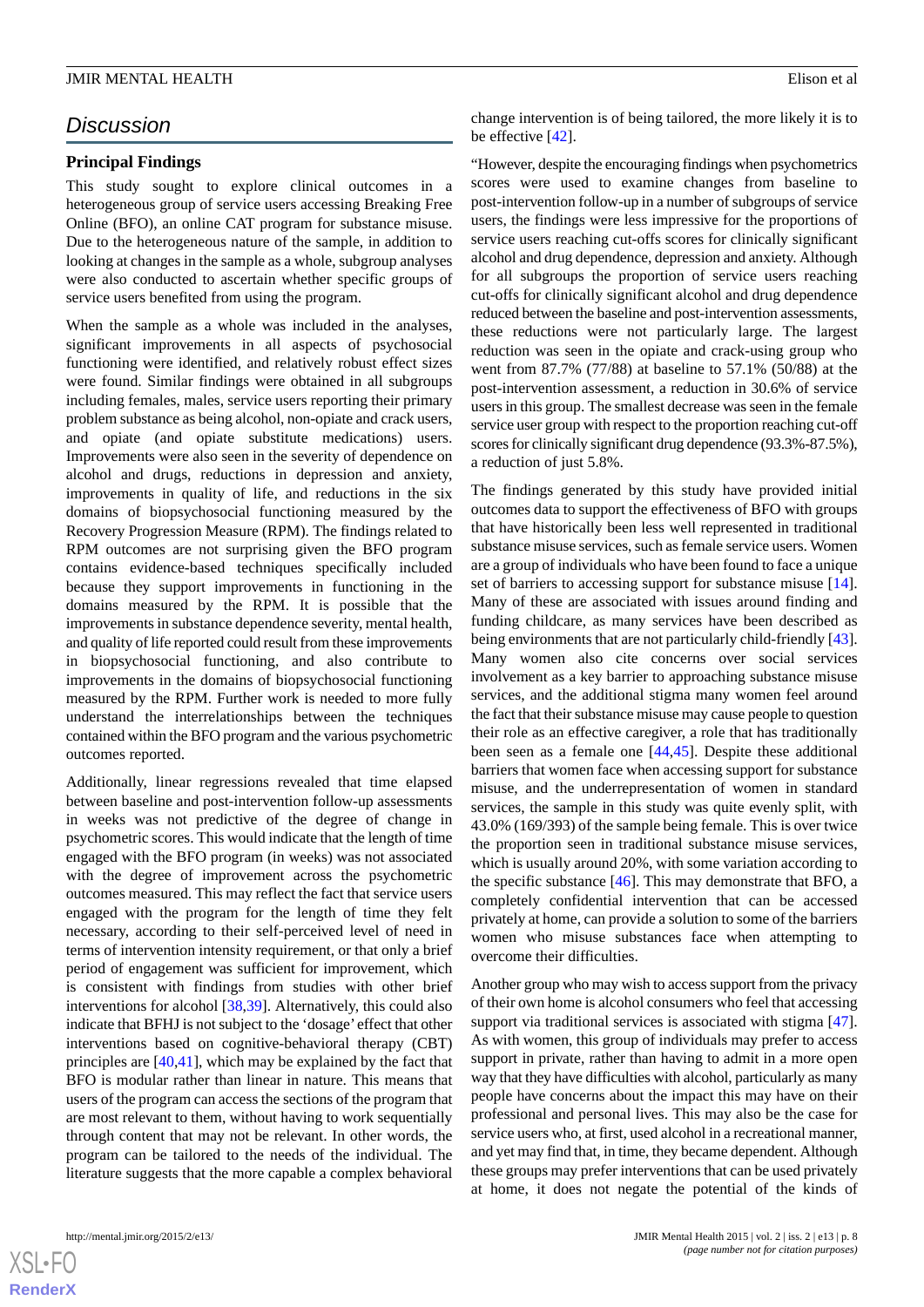interventions typically delivered in service environments to also be effective in the home environment [[48,](#page-10-23)[49\]](#page-11-0).

With respect to the individuals that traditionally present at substance misuse services, which were those reporting they were dependent on opiates, opiate substitutes or crack, this subgroup had the same positive outcomes as in the other subgroups. However, the significance levels and effect sizes were not quite as strong as in the other groups, specifically in relation to quality of life and severity of depression and anxiety. This makes sense given this particular subgroup may have more deeply entrenched difficulties due to the substances on which they are dependent, and the additional complexity of addressing a physical and psychological dependence, as opposed to other substances that are primarily psychologically addictive. Additionally, opiate and crack-using individuals may be leading more chaotic lifestyles than other groups of substance dependent individuals, particularly given the criminal behaviors many need to engage in whilst attempting to financially support their habit [[50\]](#page-11-1).

#### **Limitations**

The promising outcomes obtained in this study highlight an opportunity for traditional substance misuse services to market CAT as a targeted intervention that meets the needs of hidden and emerging drug using populations. Equally, the outcomes indicate that CAT may be a clinically effective intervention approach for a range of groups of substance dependent individuals that are not usually well represented in traditional substance misuse services. However, although the research reported here includes a relatively substantial sample size (N=393), the response rate was relatively low at 50.0% (393/785), and the work is still preliminary and exploratory, so there were some limitations that deserve consideration when drawing conclusions.

Firstly, the sample in the study were self-selecting and so could conceivably be assumed to be relatively motivated individuals, and hence more likely to reduce their alcohol and drug intake than service users who were not participating in the study. Therefore the potential impact of motivation in determining the outcomes obtained is not fully understood. It is also not known why non-participating service users did not provide follow-up assessment data; the reasons for this can only be speculative, although internet access could be one potential avenue for future research into why some services accessed BFO successfully and provide follow-up data, and others did not. Additionally, all data reported were based on service users' self-reports of psychosocial functioning, and so may not have been entirely reliable.

It is also not known how relevant the findings from the study are to a wide range of ethnic groups, as the vast majority of participants in the study were White-British or White-Irish (95.9%, 377/393). However, this is representative of the demographic of service users accessing substance misuse services in the United Kingdom, in which approximately only

10% of service users are from black and minority ethnic (BME) communities [\[51](#page-11-2)]. BME communities are often described as hidden populations because of their underrepresentation within treatment services. There are multiple barriers to such BME communities accessing support via traditional substance misuse services such as lack of cultural sensitivity by the service, distrust of confidentiality, language barriers, stigma, and the failure of drug services to target minority ethnic drug users [\[52](#page-11-3)].

The BFO program could be used to engage members of BME communities as it can be delivered in any community setting away from traditional drug and alcohol services, such as places of residence, community halls, and religious buildings. As such, it can overcome the stigma of attending a traditional service. There is also a supporters section within BFO, which provides guidance to those who are supporting an individual using the programs to address their substance use. This supporter's guidance section could be used by individuals who may act as culturally appropriate supporters not associated with traditional drug and alcohol services, such as community elders, outreach workers, or other members of a community.

Another limitation lies in the fact that there was no control group included in the study. However, work is already underway that includes comparison controls, randomization to study groups, and a follow-up element to examine the long-term impact of BFO. Other work currently being conducted includes examining how different service users access the program in terms of time spent online and the specific outcomes that might be expected from accessing specific techniques within the program. Additionally, the possible additive effect of BFO when used in conjunction with 'treatment as usual' will also be examined as it is not known whether the outcomes obtained can be attributed to BFO, or whether the service users included in the present study may have improved due to the combined effect of BFO and other sources of support and treatment.

#### **Conclusions**

This study demonstrated that BFO provides, at least in the short-term, a clinically effective intervention option for a wide range of service users accessing support for issues around dependence to a range of different substances. Additionally, the outcomes reported here are a first in terms of CAT approaches for substance misuse as they come from a sample of service users accessing support in real world substance misuse services, not a sample of participants in a highly controlled research study with limited ecological validity. Furthermore, as BFO provides confidential support that can be accessed outside of standard opiate and crack-centric services, it may enable some groups of individuals to overcome barriers that may prevent them from approaching services for support via more traditional interventions, with stigma being a significant obstacle for many. A comprehensive research program is currently underway to evaluate the program further, and it is hoped that as the evidence base for BFO increases, the program will be made even more widely available, enabling more individuals to access and use it in their recovery from substance dependence.

#### **Conflicts of Interest**

The authors of this study are all employed by Breaking Free Group where the Breaking Free Online program was developed.

 $XS$ -FO **[RenderX](http://www.renderx.com/)**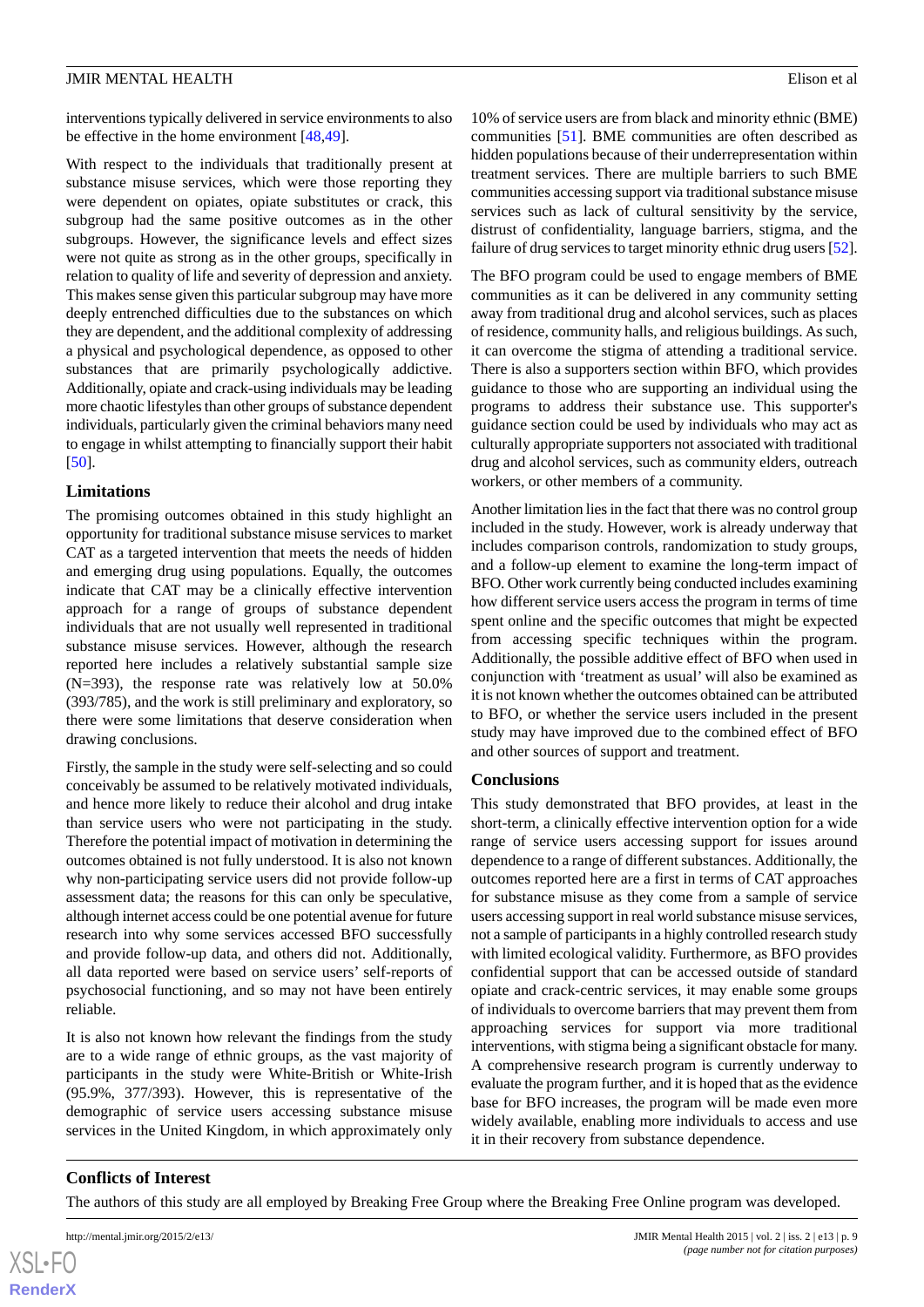#### **References**

- <span id="page-9-0"></span>1. Department of Health (England) the devolved administrations Drug misusedependence UK guidelines on clinical management. London. 2007. In: Department of Health (England), Welsh Assembly Government and Northern Ireland Executive, ed URL: [http://www.nta.nhs.uk/uploads/clinical\\_guidelines\\_2007.pdf](http://www.nta.nhs.uk/uploads/clinical_guidelines_2007.pdf) [accessed 2015-04-16] [[WebCite Cache ID 6XpYy2xO0\]](http://www.webcitation.org/

                                6XpYy2xO0)
- <span id="page-9-2"></span><span id="page-9-1"></span>2. NICE. National Clinical Practice Guideline Number 51. London: NICE Drug Misuse- Psychosocial Interventions URL: <http://www.nice.org.uk/guidance/CG51> [accessed 2015-04-16] [\[WebCite Cache ID 6XpZ0IkZR\]](http://www.webcitation.org/

                                6XpZ0IkZR)
- 3. National Treatment Agency for Substance Misuse. NTA. Addiction to medicine: An investigation into the configuration and commissioning of treatment services to support those who develop problems with prescriptiononly or over-the-counter medicine URL: [http://www.appgita.com/wp-content/uploads/2011/05/](http://www.appgita.com/wp-content/uploads/2011/05/Report%202%20NTA%20Addiction%20to%20Medicines.pdf)
- <span id="page-9-3"></span>[Report%202%20NTA%20Addiction%20to%20Medicines.pdf](http://www.appgita.com/wp-content/uploads/2011/05/Report%202%20NTA%20Addiction%20to%20Medicines.pdf) [accessed 2015-04-16] [\[WebCite Cache ID 6XpZ7nnx0](http://www.webcitation.org/

                                6XpZ7nnx0)]
- <span id="page-9-4"></span>4. National Treatment Agency for Substance Misuse. NTA. Models of care for treatment of adult drug misusers: Update 2006; URL: [http://www.nta.nhs.uk/uploads/nta\\_modelsofcare\\_update\\_2006\\_moc3.pdf](http://www.nta.nhs.uk/uploads/nta_modelsofcare_update_2006_moc3.pdf) [accessed 2015-04-16] [[WebCite Cache](http://www.webcitation.org/

                                6XpZFFsRM) [ID 6XpZFFsRM\]](http://www.webcitation.org/

                                6XpZFFsRM)
- <span id="page-9-5"></span>5. Radcliffe P, Stevens A. Are drug treatment services only for 'thieving junkie scumbags'? Drug users and the management of stigmatised identities. Soc Sci Med 2008 Oct;67(7):1065-1073. [doi: [10.1016/j.socscimed.2008.06.004](http://dx.doi.org/10.1016/j.socscimed.2008.06.004)] [Medline: [18640760](http://www.ncbi.nlm.nih.gov/entrez/query.fcgi?cmd=Retrieve&db=PubMed&list_uids=18640760&dopt=Abstract)]
- <span id="page-9-6"></span>6. Delgadillo J. Depression and anxiety symptoms: measuring reliable change in alcohol and drug users. Advances in Dual Diagnosis 2012;5(3):102-114.
- <span id="page-9-7"></span>7. Stuart GL, O'Farrell TJ, Temple JR. Review of the association between treatment for substance misuse and reductions in intimate partner violence. Subst Use Misuse 2009;44(9-10):1298-1317 [[FREE Full text](http://europepmc.org/abstract/MED/19938919)] [doi: [10.1080/10826080902961385](http://dx.doi.org/10.1080/10826080902961385)] [Medline: [19938919](http://www.ncbi.nlm.nih.gov/entrez/query.fcgi?cmd=Retrieve&db=PubMed&list_uids=19938919&dopt=Abstract)]
- <span id="page-9-8"></span>8. Pluck G, Lee KH, Lauder HE, Fox JM, Spence SA, Parks RW. Time perspective, depression, and substance misuse among the homeless. J Psychol 2008 Mar;142(2):159-168. [doi: [10.3200/JRLP.142.2.159-168](http://dx.doi.org/10.3200/JRLP.142.2.159-168)] [Medline: [18447073](http://www.ncbi.nlm.nih.gov/entrez/query.fcgi?cmd=Retrieve&db=PubMed&list_uids=18447073&dopt=Abstract)]
- <span id="page-9-9"></span>9. Keyes KM, Hasin DS. Socio-economic status and problem alcohol use: the positive relationship between income and the DSM-IV alcohol abuse diagnosis. Addiction 2008 Jul;103(7):1120-1130 [\[FREE Full text\]](http://europepmc.org/abstract/MED/18494841) [doi: [10.1111/j.1360-0443.2008.02218.x\]](http://dx.doi.org/10.1111/j.1360-0443.2008.02218.x) [Medline: [18494841\]](http://www.ncbi.nlm.nih.gov/entrez/query.fcgi?cmd=Retrieve&db=PubMed&list_uids=18494841&dopt=Abstract)
- 10. Leshner AI. Addiction is a brain disease, and it matters. Addiction 2003;1(2):190-193.
- <span id="page-9-10"></span>11. Koob GF. The neurobiology of addiction: a neuroadaptational view relevant for diagnosis. Addiction 2006 Sep;101 Suppl 1:23-30. [doi: [10.1111/j.1360-0443.2006.01586.x](http://dx.doi.org/10.1111/j.1360-0443.2006.01586.x)] [Medline: [16930158](http://www.ncbi.nlm.nih.gov/entrez/query.fcgi?cmd=Retrieve&db=PubMed&list_uids=16930158&dopt=Abstract)]
- <span id="page-9-11"></span>12. White WL, Boyle M, Loveland D. Alcoholism/addiction as a chronic disease: From rhetoric to clinical reality. Alcoholism Treatment Quarterly 2002;20(3-4):107-129.
- <span id="page-9-12"></span>13. Best D, Laudet A. London: RSA. The potential of recovery capital URL: [https://www.thersa.org/globalassets/pdfs/blogs/](https://www.thersa.org/globalassets/pdfs/blogs/a4-recovery-capital-230710-v5.pdf) [a4-recovery-capital-230710-v5.pdf](https://www.thersa.org/globalassets/pdfs/blogs/a4-recovery-capital-230710-v5.pdf) [accessed 2015-04-16] [[WebCite Cache ID 6Xpa8dhAr\]](http://www.webcitation.org/

                                6Xpa8dhAr)
- <span id="page-9-13"></span>14. Tuchman E. Women and addiction: the importance of gender issues in substance abuse research. J Addict Dis 2010 Apr;29(2):127-138. [doi: [10.1080/10550881003684582](http://dx.doi.org/10.1080/10550881003684582)] [Medline: [20407972](http://www.ncbi.nlm.nih.gov/entrez/query.fcgi?cmd=Retrieve&db=PubMed&list_uids=20407972&dopt=Abstract)]
- <span id="page-9-14"></span>15. Shipton D, Whyte B, Walsh D. Alcohol-related mortality in deprived UK cities: worrying trends in young women challenge recent national downward trends. Journal of Epidemiology and Community Health 2013:2574-2582.
- <span id="page-9-15"></span>16. Emslie C, Lewars H, Batty GD, Hunt K. Are there gender differences in levels of heavy, binge and problem drinking? Evidence from three generations in the west of Scotland. Public Health 2009 Jan;123(1):12-14 [\[FREE Full text\]](http://linkinghub.elsevier.com/retrieve/pii/S0033-3506(08)00174-1) [doi: [10.1016/j.puhe.2008.06.001](http://dx.doi.org/10.1016/j.puhe.2008.06.001)] [Medline: [19049841\]](http://www.ncbi.nlm.nih.gov/entrez/query.fcgi?cmd=Retrieve&db=PubMed&list_uids=19049841&dopt=Abstract)
- <span id="page-9-16"></span>17. Drake RE, O'Neal EL, Wallach MA. A systematic review of psychosocial research on psychosocial interventions for people with co-occurring severe mental and substance use disorders. J Subst Abuse Treat 2008 Jan;34(1):123-138. [doi: [10.1016/j.jsat.2007.01.011\]](http://dx.doi.org/10.1016/j.jsat.2007.01.011) [Medline: [17574803](http://www.ncbi.nlm.nih.gov/entrez/query.fcgi?cmd=Retrieve&db=PubMed&list_uids=17574803&dopt=Abstract)]
- <span id="page-9-21"></span><span id="page-9-20"></span>18. Scottish Advisory Committee on Drug Misuse. The Scottish Government. Edinburgh: Scottish Executive; 2003. Mind the gaps: Meeting the needs of people with co-occurring substance misuse and mental health problems URL: [http://www.](http://www.gov.scot/resource/doc/47063/0013752.pdf) [gov.scot/resource/doc/47063/0013752.pdf](http://www.gov.scot/resource/doc/47063/0013752.pdf) [accessed 2015-04-16] [[WebCite Cache ID 6XptyzIHW\]](http://www.webcitation.org/

                                6XptyzIHW)
- <span id="page-9-17"></span>19. Elison S, Ward J, Davies G, Moody M. Implementation of computer-assisted therapy for substance misuse: a qualitative study of Breaking Free Online using Roger's diffusion of innovation theory. Drugs and Alcohol Today 2014;14(4):207-218.
- <span id="page-9-18"></span>20. Elison S, Ward J, Davies G, Lidbetter N, Dagley M, Hulme D. An outcomes study of eTherapy for dual diagnosis using Breaking Free Online. Advances in Dual Diagnosis 2014;7(2):52-62.
- <span id="page-9-19"></span>21. Elison S, Humphreys L, Ward J, Davies G. A Pilot Outcomes Evaluation for Computer Assisted Therapy for Substance Misuse- An Evaluation of Breaking Free Online. Journal of Substance Use 2013;19(4):1-6.
- 22. Davies G, Elison S, Ward J, Laudet A. The role of lifestyle in perpetuating substance use disorder: the Lifestyle Balance Model. Subst Abuse Treat Prev Policy 2015;10:2 [\[FREE Full text\]](http://www.substanceabusepolicy.com/content/10//2) [doi: [10.1186/1747-597X-10-2](http://dx.doi.org/10.1186/1747-597X-10-2)] [Medline: [25595205](http://www.ncbi.nlm.nih.gov/entrez/query.fcgi?cmd=Retrieve&db=PubMed&list_uids=25595205&dopt=Abstract)]
- 23. National Institute for Health and Care Excellence. London: National Institute for Health and Clinical Excellence; 2007. Drug Misuse: Psychosocial Interventions URL: [http://www.nice.org.uk/guidance/cg51/resources/](http://www.nice.org.uk/guidance/cg51/resources/guidance-drug-misuse-psychosocial-interventions-pdf) [guidance-drug-misuse-psychosocial-interventions-pdf](http://www.nice.org.uk/guidance/cg51/resources/guidance-drug-misuse-psychosocial-interventions-pdf) [accessed 2015-04-16] [[WebCite Cache ID 6Xpu7Fved](http://www.webcitation.org/

                                6Xpu7Fved)]
- 24. Beck AT, Wright FD, Newman CF, Liese BS. Cognitive therapy of substance abuse. New York: Guilford Press; 2011.

[XSL](http://www.w3.org/Style/XSL)•FO **[RenderX](http://www.renderx.com/)**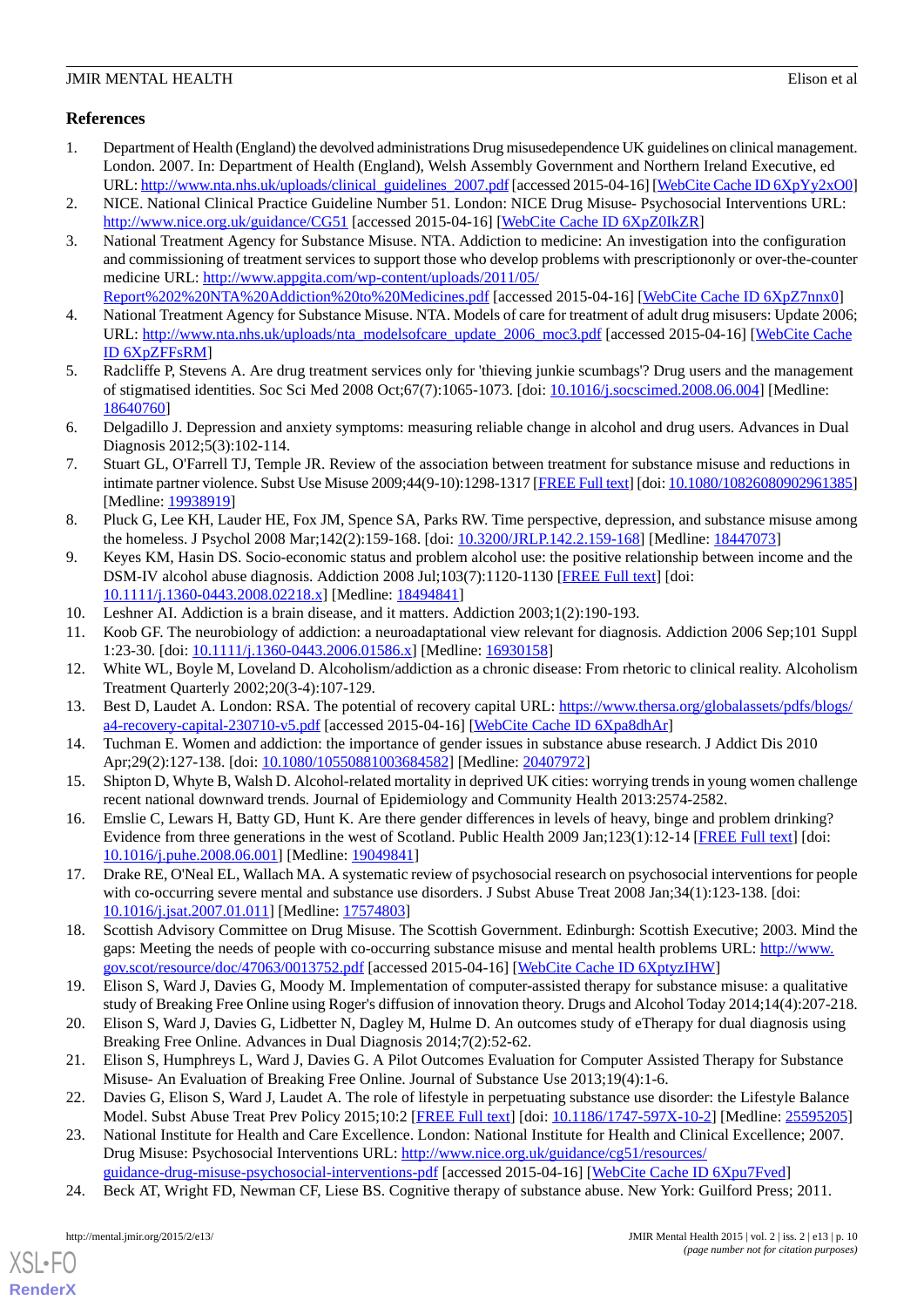- <span id="page-10-0"></span>25. Marlatt GA, Bowen S, Chawla N, Witkiewitz K. Mindfulness-based relapse prevention for substance abusers: Therapist training and therapeutic relationships. In: Mindfulness and the therapeutic relationship. New York: Gilford Press; 2008:107.
- <span id="page-10-2"></span><span id="page-10-1"></span>26. Greenberger D, Padesky CA. Mind Over Mood: Change How You Feel by Changing the Way You Think. New York: Guilford Press; 1995.
- <span id="page-10-3"></span>27. Williams C, Garland A. A cognitive-behavioural therapy assessment model for use in everyday clinical practice. Advances in Psychiatric Treatment 2002;8(3):172-179.
- <span id="page-10-4"></span>28. Dansereau DF, Simpson DD. A Picture Is Worth a Thousand Words: The Case for Graphic Representations. Professional Psychology: Research and Practice 2009;40(1):104-110.
- <span id="page-10-5"></span>29. Czuchry M, Dansereau DF. A model of the effects of node-link mapping on drug abuse counseling. Addict Behav 2003 Apr;28(3):537-549. [Medline: [12628625\]](http://www.ncbi.nlm.nih.gov/entrez/query.fcgi?cmd=Retrieve&db=PubMed&list_uids=12628625&dopt=Abstract)
- <span id="page-10-6"></span>30. The CC. Report on the Review of Patient-Identifiable Information. London: Department of Health; 1997. The Caldicott Committee URL: [http://webarchive.nationalarchives.gov.uk/20130107105354/http:/www.dh.gov.uk/prod\\_consum\\_dh/](http://webarchive.nationalarchives.gov.uk/20130107105354/http:/www.dh.gov.uk/prod_consum_dh/groups/dh_digitalassets/@dh/@en/documents/digitalasset/dh_4068404.pdf) [groups/dh\\_digitalassets/@dh/@en/documents/digitalasset/dh\\_4068404.pdf](http://webarchive.nationalarchives.gov.uk/20130107105354/http:/www.dh.gov.uk/prod_consum_dh/groups/dh_digitalassets/@dh/@en/documents/digitalasset/dh_4068404.pdf) [accessed 2015-04-16] [[WebCite Cache ID](http://www.webcitation.org/

                                6XpuoSepm) [6XpuoSepm](http://www.webcitation.org/

                                6XpuoSepm)]
- <span id="page-10-7"></span>31. Gollwitzer PM, Sheeran P. Implementation intentions and goal achievement: A meta - analysis of effects and processes. Advances in Experimental Social Psychology 2006;38:69-119.
- <span id="page-10-8"></span>32. Carroll KM, Ball SA, Martino S, Nich C, Babuscio TA, Nuro KF, et al. Computer-assisted delivery of cognitive-behavioral therapy for addiction: a randomized trial of CBT4CBT. Am J Psychiatry 2008 Jul;165(7):881-888 [[FREE Full text](http://europepmc.org/abstract/MED/18450927)] [doi: [10.1176/appi.ajp.2008.07111835\]](http://dx.doi.org/10.1176/appi.ajp.2008.07111835) [Medline: [18450927](http://www.ncbi.nlm.nih.gov/entrez/query.fcgi?cmd=Retrieve&db=PubMed&list_uids=18450927&dopt=Abstract)]
- <span id="page-10-9"></span>33. Marks IM, Cavanagh K, Gega L. Computer-aided psychotherapy: revolution or bubble? Br J Psychiatry 2007 Dec;191:471-473 [[FREE Full text](http://bjp.rcpsych.org/cgi/pmidlookup?view=long&pmid=18055948)] [doi: [10.1192/bjp.bp.107.041152](http://dx.doi.org/10.1192/bjp.bp.107.041152)] [Medline: [18055948\]](http://www.ncbi.nlm.nih.gov/entrez/query.fcgi?cmd=Retrieve&db=PubMed&list_uids=18055948&dopt=Abstract)
- <span id="page-10-11"></span><span id="page-10-10"></span>34. Skevington SM, Lotfy M, O'Connell KA. The World Health Organization's WHOQOL-BREF quality of life assessment: psychometric properties and results of the international field trial. A report from the WHOQOL group. Qual Life Res 2004 Mar;13(2):299-310. [Medline: [15085902\]](http://www.ncbi.nlm.nih.gov/entrez/query.fcgi?cmd=Retrieve&db=PubMed&list_uids=15085902&dopt=Abstract)
- <span id="page-10-12"></span>35. Kroenke K, Spitzer RL, Williams JBW. The PHQ-9. Journal of General Internal Medicine 2001;16(9):606-613.
- 36. Spitzer RL, Kroenke K, Williams JBW, Löwe B. A brief measure for assessing generalized anxiety disorder: the GAD-7. Arch Intern Med 2006 May 22;166(10):1092-1097. [doi: [10.1001/archinte.166.10.1092](http://dx.doi.org/10.1001/archinte.166.10.1092)] [Medline: [16717171](http://www.ncbi.nlm.nih.gov/entrez/query.fcgi?cmd=Retrieve&db=PubMed&list_uids=16717171&dopt=Abstract)]
- <span id="page-10-13"></span>37. Gossop M, Darke S, Griffiths P, Hando J, Powis B, Hall W, et al. The Severity of Dependence Scale (SDS): psychometric properties of the SDS in English and Australian samples of heroin, cocaine and amphetamine users. Addiction 1995 May;90(5):607-614. [Medline: [7795497](http://www.ncbi.nlm.nih.gov/entrez/query.fcgi?cmd=Retrieve&db=PubMed&list_uids=7795497&dopt=Abstract)]
- <span id="page-10-15"></span><span id="page-10-14"></span>38. Kypri K, Langley JD, Saunders JB, Cashell-Smith ML, Herbison P. Randomized controlled trial of web-based alcohol screening and brief intervention in primary care. Arch Intern Med 2008 Mar 10;168(5):530-536. [doi: [10.1001/archinternmed.2007.109\]](http://dx.doi.org/10.1001/archinternmed.2007.109) [Medline: [18332300](http://www.ncbi.nlm.nih.gov/entrez/query.fcgi?cmd=Retrieve&db=PubMed&list_uids=18332300&dopt=Abstract)]
- <span id="page-10-16"></span>39. Guth S, Lindberg SA, Badger GJ, Thomas CS, Rose GL, Helzer JE. Brief intervention in alcohol-dependent versus nondependent individuals. J Stud Alcohol Drugs 2008 Mar;69(2):243-250. [Medline: [18299765\]](http://www.ncbi.nlm.nih.gov/entrez/query.fcgi?cmd=Retrieve&db=PubMed&list_uids=18299765&dopt=Abstract)
- <span id="page-10-17"></span>40. Glenn D, Golinelli D, Rose RD, Roy-Byrne P, Stein MB, Sullivan G, et al. Who gets the most out of cognitive behavioral therapy for anxiety disorders? The role of treatment dose and patient engagement. J Consult Clin Psychol 2013 Aug;81(4):639-649 [\[FREE Full text](http://europepmc.org/abstract/MED/23750465)] [doi: [10.1037/a0033403](http://dx.doi.org/10.1037/a0033403)] [Medline: [23750465](http://www.ncbi.nlm.nih.gov/entrez/query.fcgi?cmd=Retrieve&db=PubMed&list_uids=23750465&dopt=Abstract)]
- <span id="page-10-18"></span>41. Carroll KM, Kiluk BD, Nich C, Babuscio TA, Brewer JA, Potenza MN, et al. Cognitive function and treatment response in a randomized clinical trial of computer-based training in cognitive-behavioral therapy. Subst Use Misuse 2011;46(1):23-34 [[FREE Full text](http://europepmc.org/abstract/MED/21190403)] [doi: [10.3109/10826084.2011.521069\]](http://dx.doi.org/10.3109/10826084.2011.521069) [Medline: [21190403\]](http://www.ncbi.nlm.nih.gov/entrez/query.fcgi?cmd=Retrieve&db=PubMed&list_uids=21190403&dopt=Abstract)
- <span id="page-10-19"></span>42. Baker R, Camosso-Stefinovic J, Gillies C, Shaw EJ, Cheater F, Flottorp S, et al. Tailored interventions to overcome identified barriers to change: effects on professional practice and health care outcomes. Cochrane Database Syst Rev 2010(3):CD005470 [[FREE Full text](http://europepmc.org/abstract/MED/20238340)] [doi: [10.1002/14651858.CD005470.pub2\]](http://dx.doi.org/10.1002/14651858.CD005470.pub2) [Medline: [20238340](http://www.ncbi.nlm.nih.gov/entrez/query.fcgi?cmd=Retrieve&db=PubMed&list_uids=20238340&dopt=Abstract)]
- <span id="page-10-21"></span><span id="page-10-20"></span>43. Moore S. Providing drug and alcohol services to female offenders: exploring gender and geographical barriers. Drugs and Alcohol Today 2011;11(3):130-136.
- 44. Lai DWL, Luk PKF, Andruske CL. Gender differences in caregiving: a case in Chinese Canadian caregivers. J Women Aging 2007;19(3-4):161-178. [doi: [10.1300/J074v19n03\\_11](http://dx.doi.org/10.1300/J074v19n03_11)] [Medline: [18032259](http://www.ncbi.nlm.nih.gov/entrez/query.fcgi?cmd=Retrieve&db=PubMed&list_uids=18032259&dopt=Abstract)]
- <span id="page-10-22"></span>45. Gaunt R. Biological Essentialism, Gender Ideologies, and Role Attitudes: What Determines Parents Involvement in Child Care. Sex Roles 2006;55(7-8):523-533.
- <span id="page-10-23"></span>46. European Monitoring Centre for Drugsand Drug Addiction. European Drug Report 2013: Trends and developments. European Drug Report 2013: Luxembourg Publication Office of the European Union; 2013. URL: [http://www.](http://www.emcdda.europa.eu/publications/edr/trends-developments/2013) [emcdda.europa.eu/publications/edr/trends-developments/2013](http://www.emcdda.europa.eu/publications/edr/trends-developments/2013) [accessed 2015-04-16] [\[WebCite Cache ID 6XpvQ9iwu](http://www.webcitation.org/

                                6XpvQ9iwu)]
- 47. Ling J, Smith KE, Wilson GB, Brierley-Jones L, Crosland A, Kaner EFS, et al. The 'other' in patterns of drinking: a qualitative study of attitudes towards alcohol use among professional, managerial and clerical workers. BMC Public Health 2012;12:892 [[FREE Full text](http://www.biomedcentral.com/1471-2458/12/892)] [doi: [10.1186/1471-2458-12-892\]](http://dx.doi.org/10.1186/1471-2458-12-892) [Medline: [23092252\]](http://www.ncbi.nlm.nih.gov/entrez/query.fcgi?cmd=Retrieve&db=PubMed&list_uids=23092252&dopt=Abstract)
- 48. National Treatment Agency for Substance Misuse. 2013. Alcohol Treatment in England 2011 2012 URL: [http://www.](http://www.nta.nhs.uk/uploads/alcoholcommentary2013final.pdf) [nta.nhs.uk/uploads/alcoholcommentary2013final.pdf](http://www.nta.nhs.uk/uploads/alcoholcommentary2013final.pdf) [accessed 2015-04-16] [[WebCite Cache ID 6Xpcvhido](http://www.webcitation.org/

                                6Xpcvhido)]

[XSL](http://www.w3.org/Style/XSL)•FO **[RenderX](http://www.renderx.com/)**